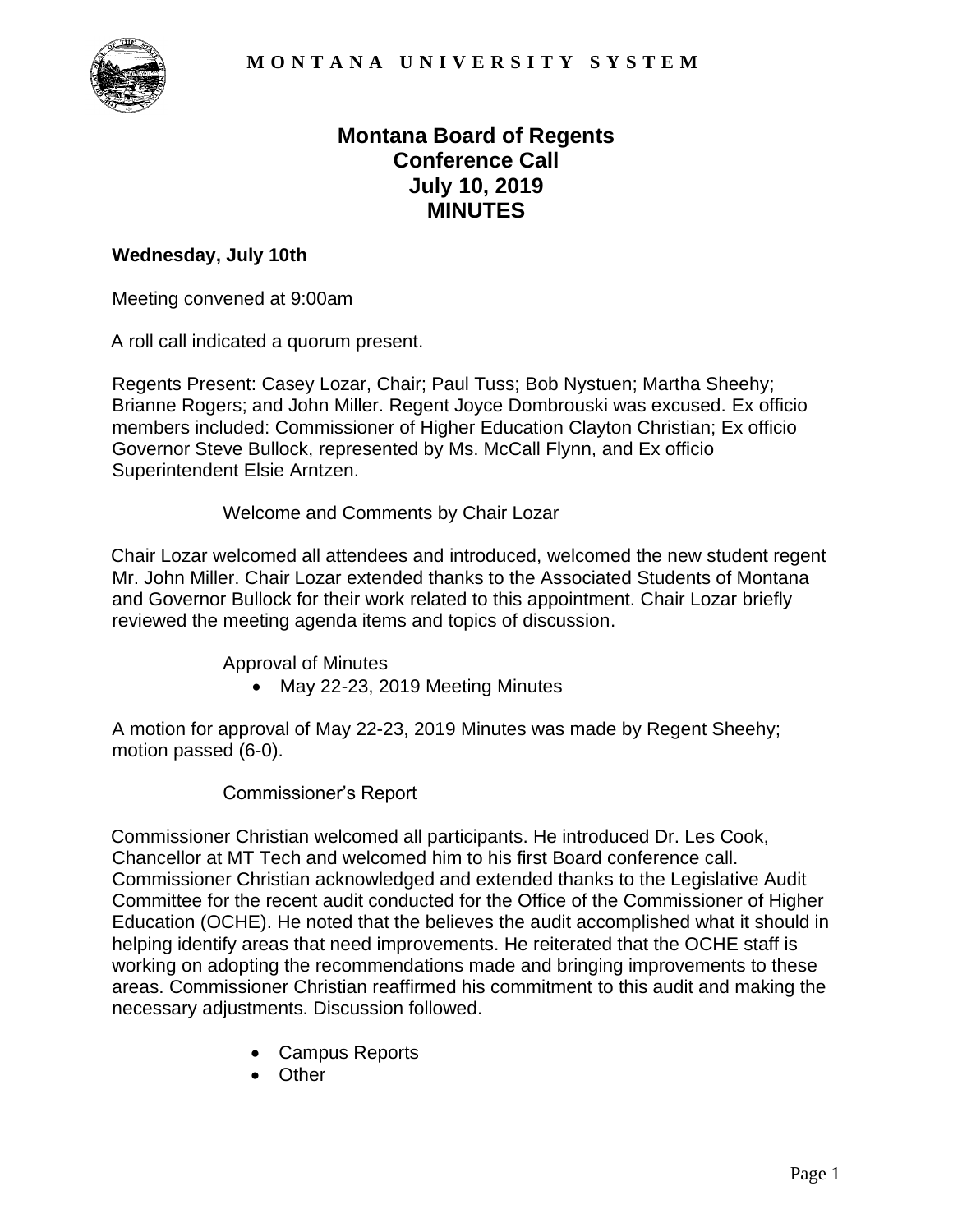

# **CONSENT**

 Whitacre, Child, Johnson, Ettenger, Bess, Livesay, Khalaf, Walsh, a. Request for Approval of University/System/Employee Equity Interest and/or Business Participation Under MUSP 407 - Cybulski, Buhl, Schoener, Miller and future non-management employees; UM Missoula *ITEM 184-1003-R0179 | Attachment #1 | Attachment #2 | Attachment #3*

#### **Staff Items**

- b. Helena College Staff Item | *ITEM 184-1900-R0719*
- c. MSU Bozeman Staff Item | *ITEM 184-2000-R0719*

A motion for approval of consent agenda items a.-c. was made by Regent Sheehy; motion passed (6-0).

#### **ACTION**

a. Level II Executive Summary | Supporting Documentation

 Deputy Commissioner Tessman presented a summary overview of these requests. Dr. Jon Harbor, Provost at UM, provided additional information about the proposed retitling of the Department of Health and Human Performance to the School of Integrative Physiology and Athletic Training; retitling the Department of Speech, Language, and Hearing Sciences to the School of Speech, Language, Hearing, and Occupational Sciences; and the request to establish a Mountain Water Institute. Discussion followed.

A motion for approval of item action A. Level II Executive Summary was made by Regent Tuss; motion passed (6-0).

> b. Request for Authorization to Refund and Restructure Existing Debt and Borrow New Money; UM Missoula *ITEM 184-1005-R0719 | Attachment #1 | Attachment #2 | Attachment #3*

 request before the Board requesting authorization for the University of Montana to refunding and restructuring of existing debt, and new money borrowing. Discussion related to their employment and chose to recuse themselves from voting on this item. Vice President of Administration and Finance at UM, Mr. Paul Lasiter presented this amend its bond indenture and execute other required documents in connection with the followed. Regent Nystuen and Regent Lozar discussed potential conflicts of interest

A motion for approval of action item b. ITEM 184-1005-R0719 was made by Regent Tuss; motion passed (4-0); Regent Nystuen and Regent Lozar obstained.

> and to enter into an MOU with MSUAF for this project, and approval of c. Request for Authorization to lease Bobcat Stadium to the MSU Alumni Foundation (MSUAF) for the construction of Bobcat Athletic Complex, related financial plan; MSU Bozeman *ITEM 184-2002-R0719 | Attachment #1 | Attachment #2*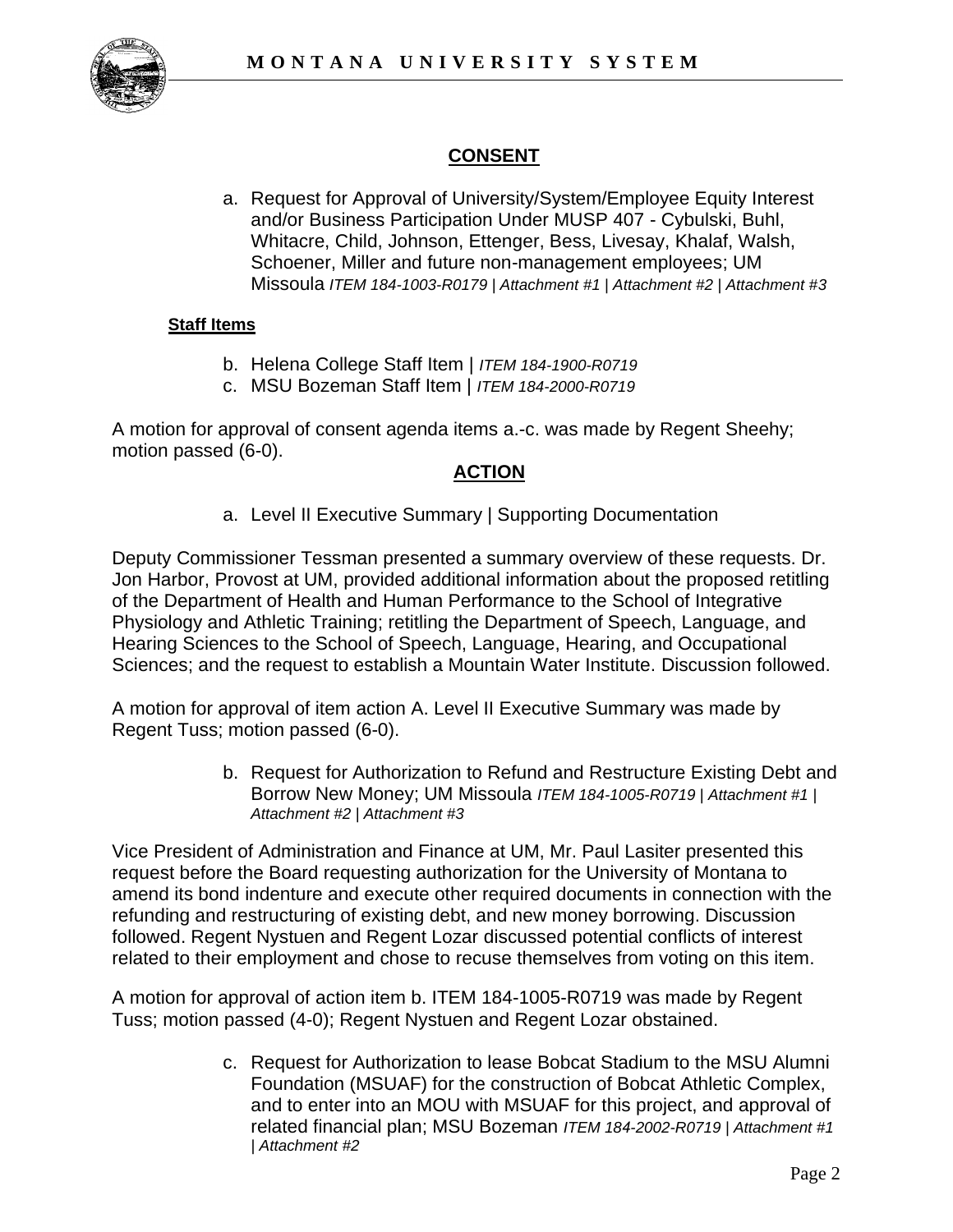

 before the Board consistent with the provisions of MCA § 20-25-309, requesting that the his employment and decided to recuse himself from voting on this item. OCHE Director of Operations & Administration, Mr. Ron Muffick, presented this request Board of Regents of the Montana University System authorize MSU to (1) lease the Bobcat Stadium and surrounding area to the MSU Alumni Foundation for constructing the Bobcat Athletic Complex, (2) enter into an MOU with MSUAF for this project and (3) finalize the MOU and lease with MSUAF to be consistent with the project financing and draft documents provided. Regent Nystuen noted potential conflicts of interest related to

A motion for approval of action item c. ITEM 184-2002-R0719 was made by Regent Rogers. Discussion followed; the motion passed (5-0); Regent Nystuen obstained.

> d. Request for Authorization to Program and Design Bobcat Athletic Complex; MSU Bozeman *ITEM 184-2001-R0719 | Attachment #1*

 interest related to his employment and decided to recuse himself from voting on this OCHE Director of Operations & Administration, Mr. Ron Muffick, presented this request before the BOR consistent with provisions of MCA 20-25-302(6) and BOR Policy 1003.7, the Board of Regents authorizes Montana State University to proceed with programming and design services only for the Bobcat Athletic Complex at MSU. The authorization is for up to \$1,500,000. Regent Nystuen noted potential conflicts of item.

A motion for approval of action item d. ITEM 184-2001-R0719 was made by Regent Sheehy; motion passed (5-0); Regent Nystuen obstained.

Public Comment \*

None.

# **INFORMATION**

a. Intent to Plan Proposals (May)

### *Submitted May 2019 - Expiration January 2021*

**Montana State University** 

[PhD in Public Policy and Administration](https://mus.edu/che/arsa/IntenttoPlan/2019/MSU_ITP_PhDPublicPolicyAdmin.pdf) 

[Master of Music with options in Music Technology and Music Education](https://mus.edu/che/arsa/IntenttoPlan/2019/MSU_Intent-to-Plan-Master-of-Music.pdf) 

Master of English – [English Education Option](https://mus.edu/che/arsa/IntenttoPlan/2019/MSU_Intent-to-Plan-Master-of-English.pdf) 

**University of Montana** 

[B.A. in Nonprofit Administration](https://mus.edu/che/arsa/IntenttoPlan/2019/UM_ITP_Nonprofit-BA.pdf)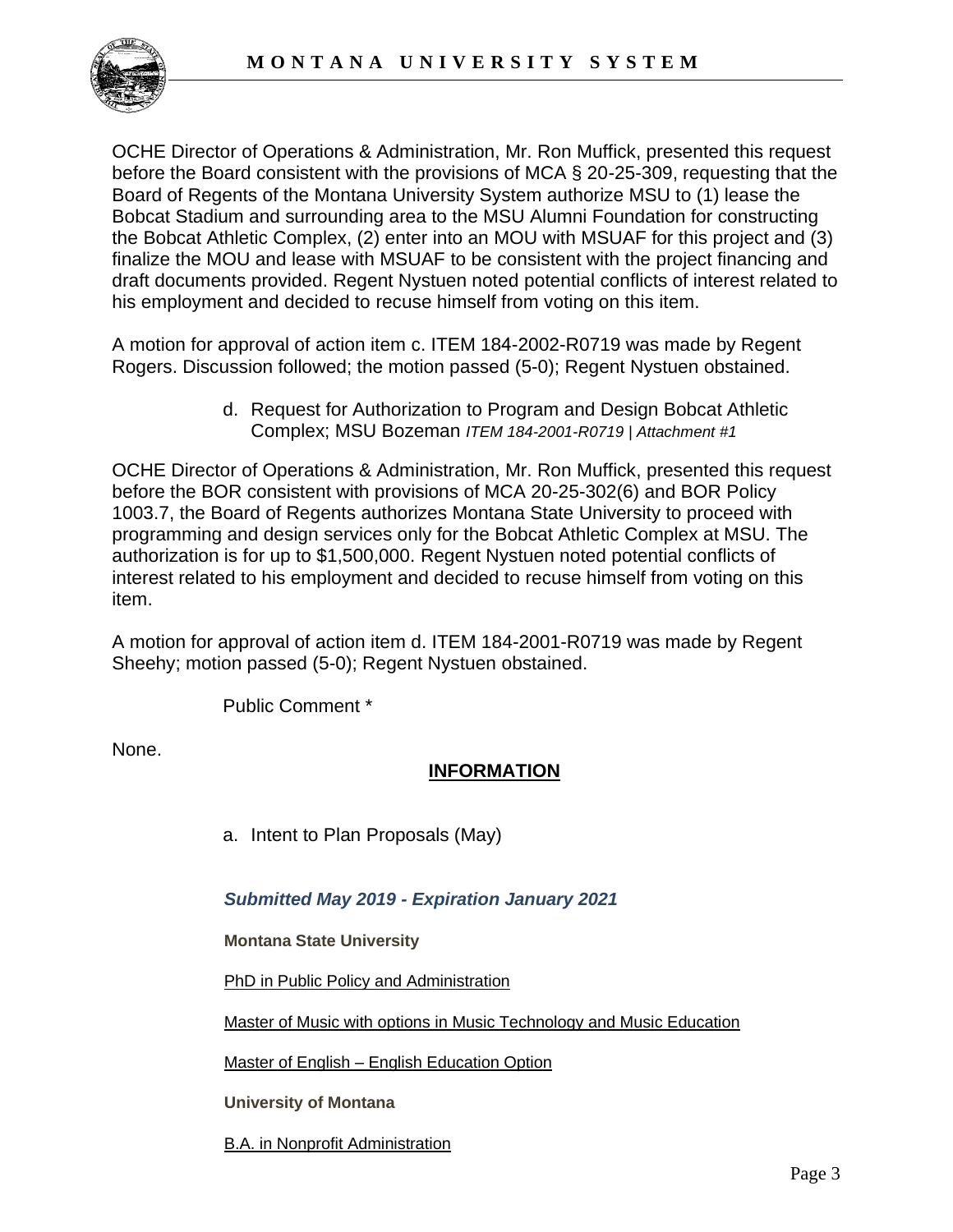

[PhD in Public Affairs](https://mus.edu/che/arsa/IntenttoPlan/2019/UM_ITP_PhD-Public-Affairs.pdf) 

[Master of Physician Assistant Studies](https://mus.edu/che/arsa/IntenttoPlan/2019/UM_ITP_PhysicianAssistant.pdf) 

[American Indian Governance and Policy Institute](https://mus.edu/che/arsa/IntenttoPlan/2019/UM_ITP_AIGPI.pdf) 

[Master of Public Policy](https://mus.edu/che/arsa/IntenttoPlan/2019/UM_ITP_Master-of-Public-Policy.pdf) 

b. National Guard Draft Policy

Deputy Commissioner Tyler Trevor presented this draft policy for a tuition waiver for individuals serving in the Montana National Guard. He discussed the history of veteran waivers and described the coordination efforts with the Department of Military Affairs on these proposed changes. He noted the importance of the National Guard in connection to the state of Montana and explained that this waiver, helps in expanding recruitment efforts in that non-residents who join the Montana National Guard could attend postsecondary education and be eligible for a resident tuition waiver provided that they meet the requirements. Mr. Trevor explained that this is a "last dollar in waiver," meaning other scholarships and aid is applied first, then the waiver. He noted that the plan is to implement this policy change to take effect for the Fall semester of 2020 to allow for planning time with campuses. Deputy Commissioner Trevor noted that Montana is one of six states that are currently not offering this waiver, which hurts Montana's ability to compete. Discussion followed.

c. Draft Internal Audit Charter | *Attachment #1* 

MUS Internal Auditor, Ms. Diedra Murray, presented the draft charter before the Board. She explained that the charter is an agreement between management, the Board, and internal audit on the role and responsibility of internal audit. She compared charters from around the nation and consulted the International Audit Standards to develop the draft policy. Additionally, this draft was reviewed by UM and MSU internal auditors. She spoke to the importance of having the charter and internal audit add value and improve operations. She reviewed the authority and role of the charter as well as discussed, the importance of independence and objectivity. Ms. Murray detailed the scope of internal audits; described the responsibilities of Internal Audit Directors; and conveyed the importance of quality assurance and improvement program.

d. Public Records Request Policy

Deputy Commissioner Viv Hammill presented this draft policy to the Board noting that the proposed changes are primarily driven by a change in the statue from 2015 related to the types of fees that can be charged for preparing responses. She noted that MUS campuses have been asking for guidance on when and what to charge. She described the proposed changes. Discussion followed. The Commissioner spoke to the importance of Board guidance that can be disseminated across the system.